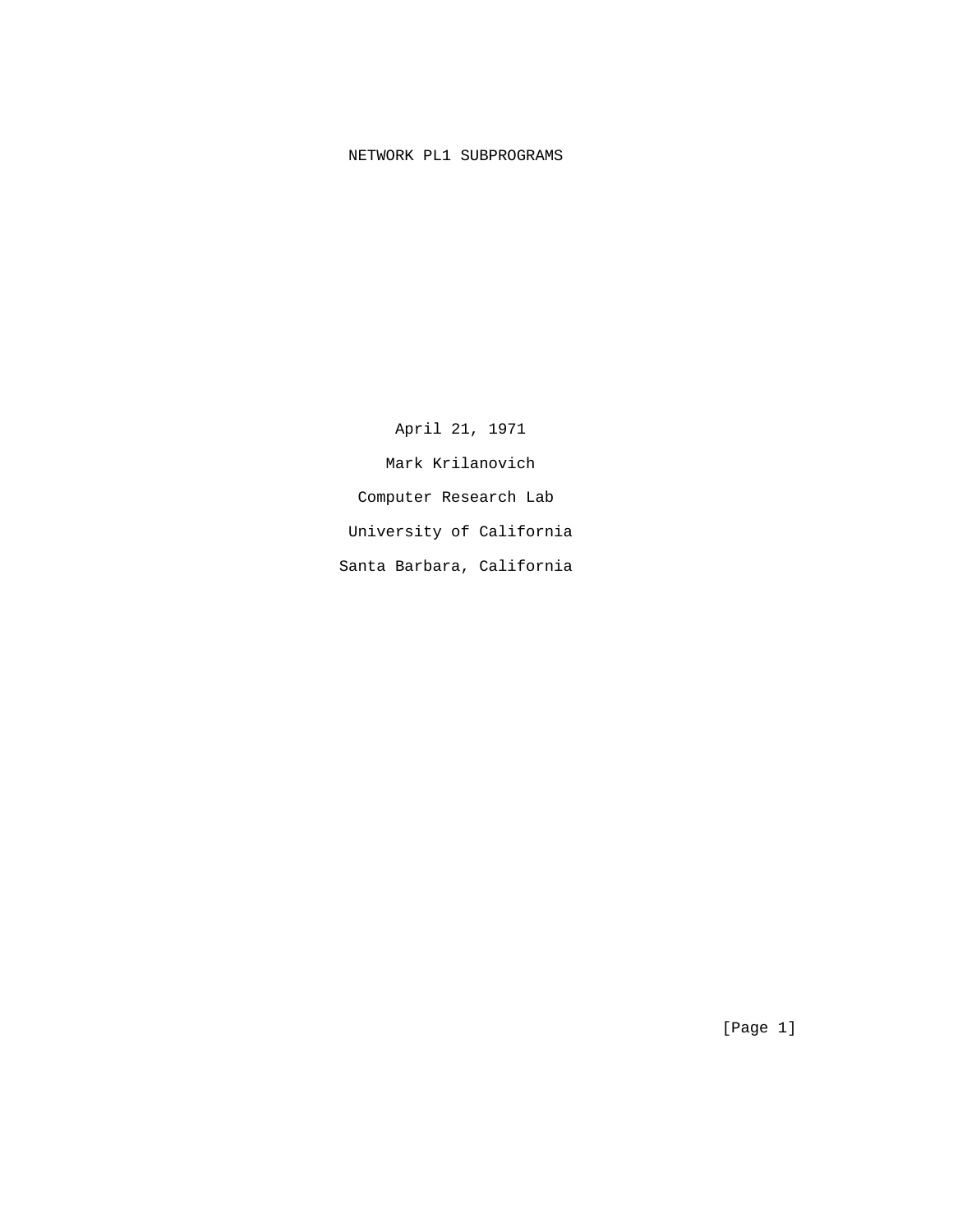### PREFACE

 The subroutines described in this document have been implemented at UCSB and make the Network (via the NCP) accessible to PL1 programs executing in the 360/75. They are callable from within any PL1 main program or subroutine compiled at UCSB.

 A set of assembly-language written subprograms is provided to facilitate the use of the Network by PL1 programmers. They serve as an interface between the user and the Network Control Program (NCP), which supervises all Network operations at this site.

 A concept fundamental to PL1 Network operations is that of a completion code variable. Associated with each socket that is not in the closed state is a unique variable, called a completion code variable. This variable serves two purposes: it identifies the local socket referenced, and upon completion of the operation it contains a completion code to indicate the outcome of the operation to the programmer. It may be used at any time for any purpose other than Network operations. Its value at the beginning of a Network operation is immaterial; rather, it is the variable itself that is important. In all Network operations, whenever a completion code variable is called for, the only acceptable attributes for the variable are BINARY FIXED(31,0)ALIGNED.

 In general, the subprograms will initiate the operation, and enter the WAIT state (consume no CPU time) until notified by the NCP of the completion of the operation. For such operations, the programmer supplies a time limit, with attributes BINARY FIXED(31,0), which specifies, in tenths of a second, the maximum length of time the subprogram is to wait for the operation to complete. If this time limit is exceeded, a completion code is supplied to indicate the error, and control is returned to the calling program, with the operation still pending.

 In those operations requiring a socket to be specified by its socket identifier, the following format is used. The identifier is specified as a BINARY FIXED(31,0) array, singly dimensioned with at least two elements, and with a lower subscript bound of one. The first element is taken to be the site number, and the second element the socket number. A socket number may have any value, positive, negative, or zero. Since negative numbers are represented internally in two's complement form, for the purposes of the gender of a socket, a socket number is even or odd according to whether its absolute value is even or odd, respectively.

[Page 2]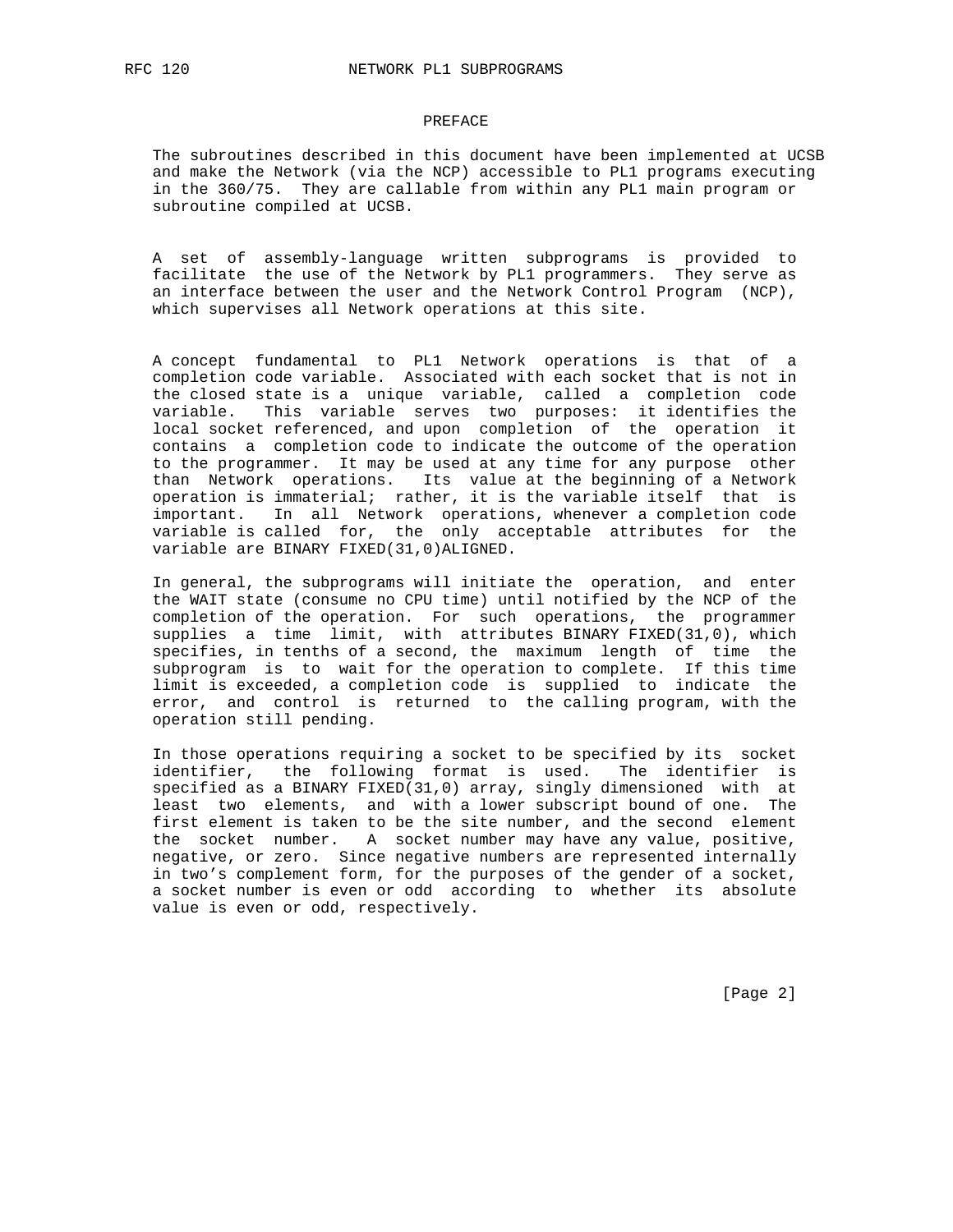Following is a description of each subprogram, its function and calling sequence.

(1) OPEN

 By invoking this subprogram, the user requests that the specified local socket be removed from the closed state and thus be prepared to participate in data transfer. There are three distinct operations that can be performed by this subprogram, and these are described below:

(A) CONNECT

 By initiating this operation, the user requests that the specified local socket be logically connected to the specified foreign socket, and that data transfer between the two sockets be enabled. The subprogram will wait until the foreign socket either accepts or rejects the connection attempt. This operation is valid only when the socket is in the closed state.

The calling sequence is as follows:

CALL @OPEN(cmpcd, time,lclsck,fgnsck,ws);

where

 'cmpcd' is the completion code variable to be associated with the local socket. 'time' is the length of time the subprogram is to wait for the completion of the operation. 'lclsck' is the socket identifier of the local socket. 'fgnsck' is the socket identifier of the foreign socket. 'ws' is a workspace which has the same attributes as a socket identifier, and, if the operation if successful, will become associated with the local socket for the life of the connection. In response to certain future operations, information may be returned to the programmer in this workspace.

 The following completion codes are possible for this operation:

- 0, The operation was successful and the connection has been established
- 4, The specified completion code variable is already assigned to a socket; the operation was suppressed
- 8, The specified local socket is not in the closed

[Page 3]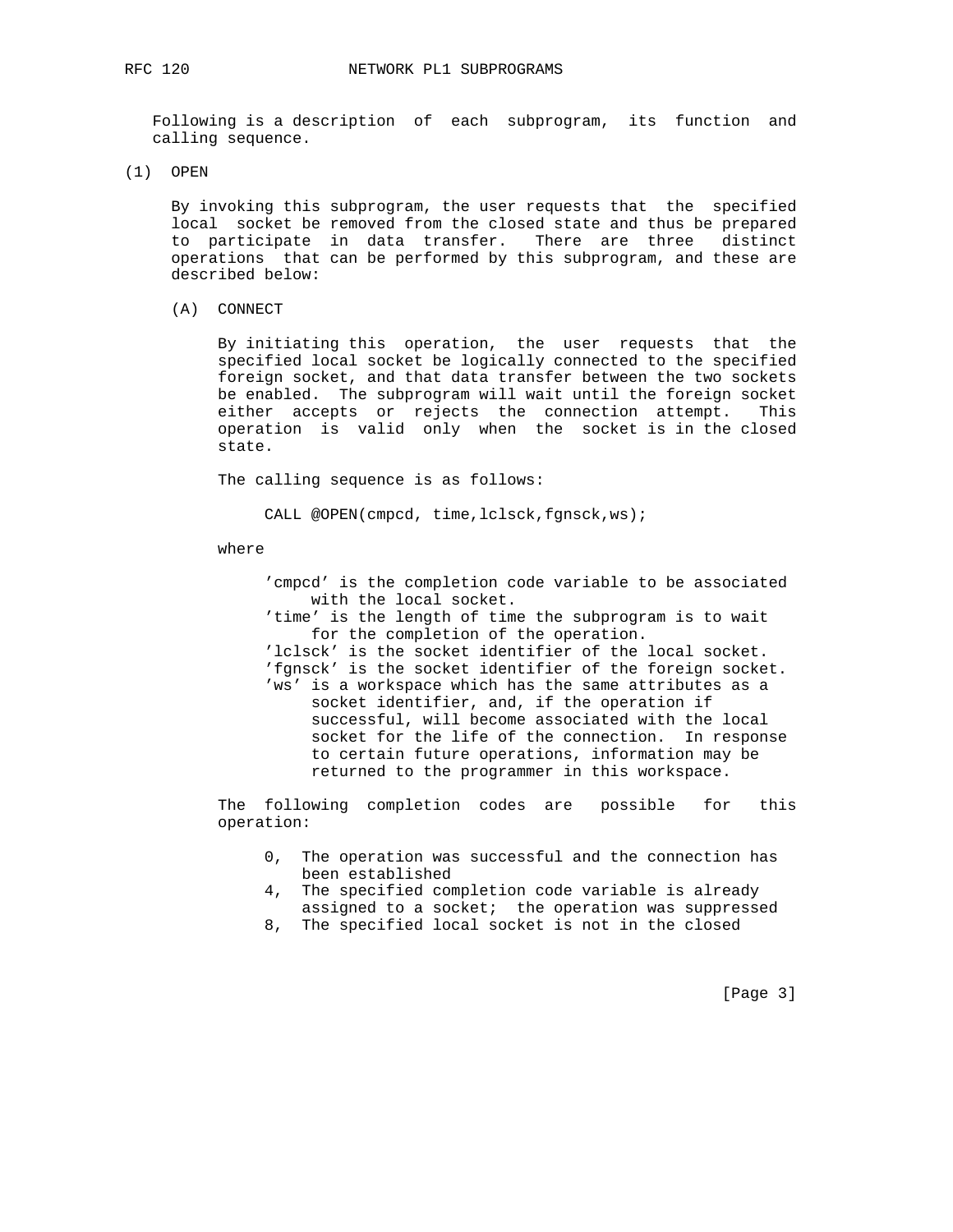state; the operation was suppressed

- 12, All communication paths to the specified foreign site are in use; the operation was suppressed
- 16, Local resources are insufficient to support another connection; the operation was suppressed
- 20, The connection attempt was rejected by the foreign process
- 24, The specified local socket is not local to UCSB; the operation was suppressed
- 28, The specified foreign site is invalid; the operation was suppressed
- 32, An addressing or protection exception was encountered with respect to the specified workspace; the operation was suppressed
- 36, Either hardware at the foreign site is inoperative or the NCP's counterpart at the foreign site does not exist or has failed
- 40, Local and foreign sockets are both either send or receive sockets; the operation was suppressed
- 44, By operator command, all Network operations were terminated; the socket will be closed
- 60, An NCP control transmission error occured; the operation was suppressed
- 252, The specified time limit was exceeded; the operation was initiated but not completed
- (B) LISTEN

 This operation is a request for notification of any connection attempt directed toward the specified local socket. The subprogram waits until such a call is received, at which time the calling process' socket identifier is returned to the calling program. This operation is valid only when the designated local socket is in the closed state. The calling sequence is as follows:

CALL @OPEN(cmpcd, time,lclsck,ws);

where

 'cmpcd' is the completion code variable to be associated with the local socket. 'time' is the length of time the subprogram is to wait for the completion of the operation. 'lclsck' is the socket identifier of the local socket. 'ws' is a workspace which, if the operation is successful, will contain the socket identifier of the calling socket, and will become associated with

[Page 4]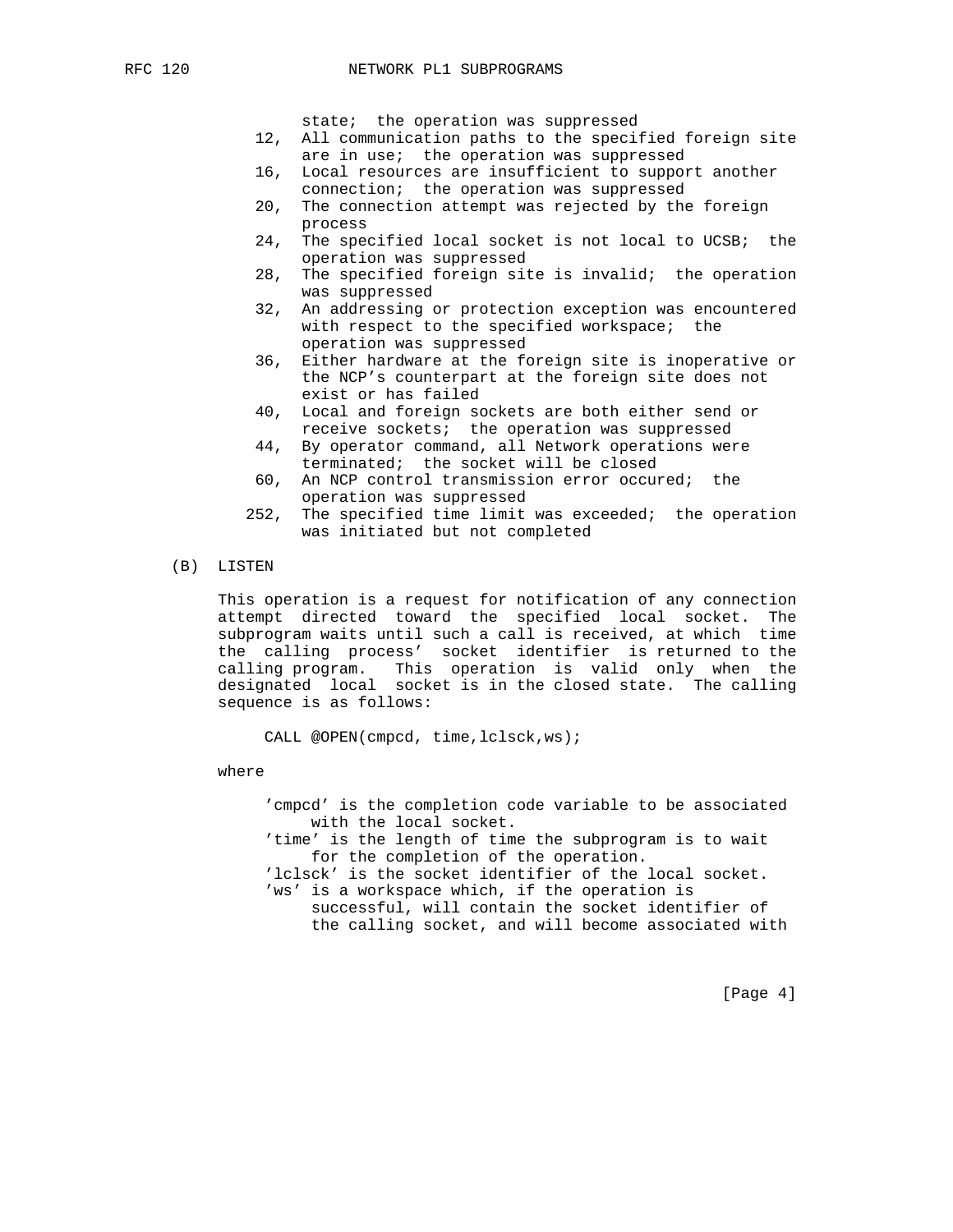the local socket for the life of the connection. 'ws' has the same attributes as a socket identifier.

 The following completion codes are possible for this operation:

- 0, The operation was successful and a call has been received
- 4, The specified completion code variable is already assigned to a socket; the operation was suppressed
- 8, The specified local socket is not in the closed state; the operation was suppressed
- 12, Local resources are insufficient to support another connection; the operation was suppressed
- 16, The specified local socket is not local to UCSB; the operation was suppressed
- 20, An addressing or protection exception was encountered with respect to the specified workspace; the operation was suppressed
- 44, By operator command, all Network operations were terminated; the socket will be closed
- 252, The specified time limit was exceeded; the operation was initiated but not completed
- (C) ACCEPT

 This operation accepts connection with the foreign socket whose call caused successful completion of a previous LISTEN operation by the specified local socket. After completion of this operation, data may be transferred to or from the local socket, depending on its gender. This operation is valid only when the last operation referencing the local socket was a LISTEN operation. The subprogram will wait until the operation is completed.

The calling sequence is as follows:

CALL @OPEN(cmpcd, time);

where

 'cmpcd' is the completion code variable associated with the local socket by a previous LISTEN operation. 'time' is the length of time the subprogram is to wait for the completion of the operation.

 The following completion codes are possible for this operation:

[Page 5]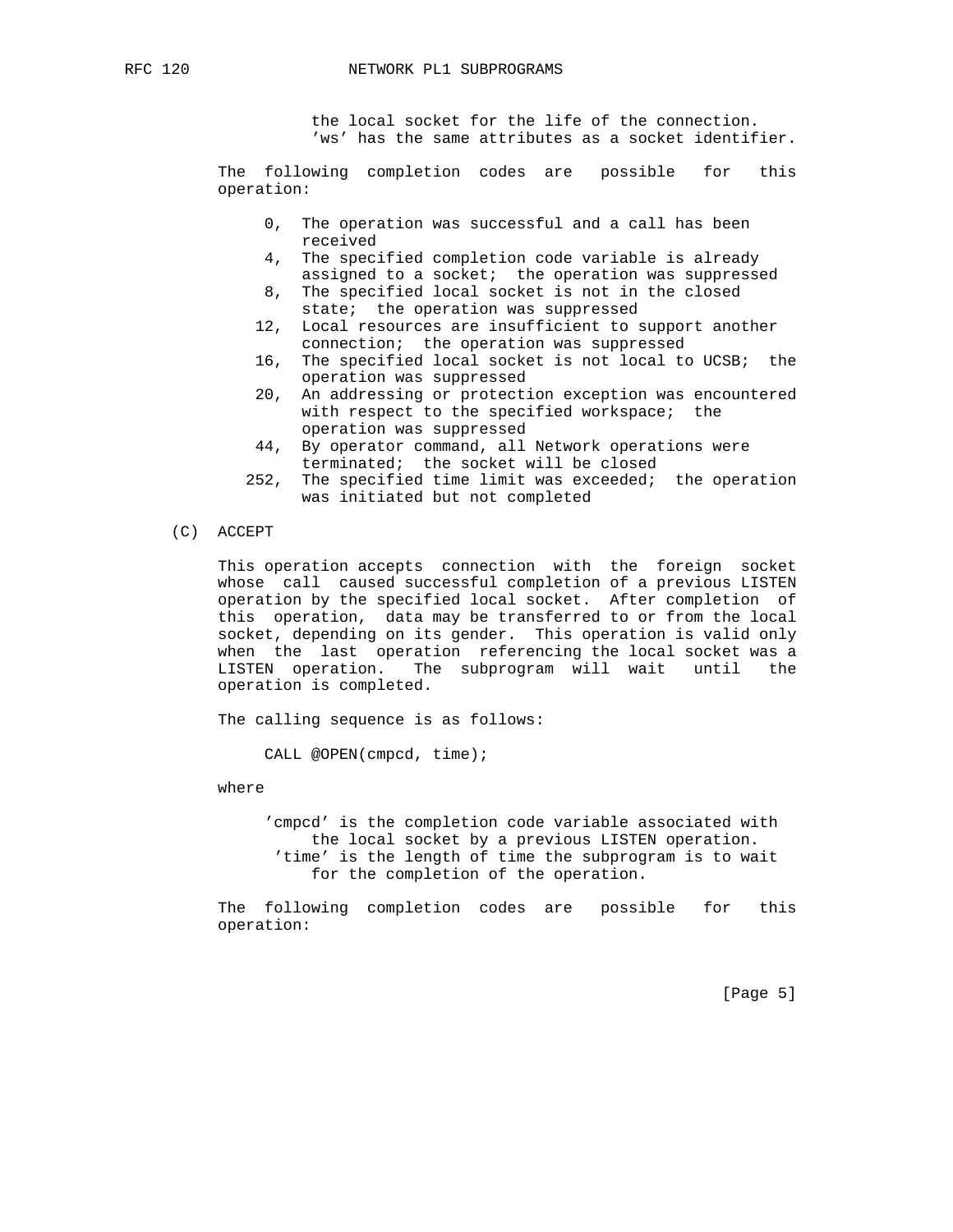- 0, The operation was successful, and the connection is established
- 4, The specified local socket is in the closed state (the NCP may have received an abort notification from
- the foreign process); the operation was suppressed<br>8. The previous operation specifying the designated The previous operation specifying the designated local socket was not a LISTEN; the operation was suppressed
- 12, All communication paths to the specified foreign site are in use; the socket has been returned to the closed state
- 252, The specified time limit was exceeded; the operation was initiated but not completed
- (2) CLOSE

 This operation is a request that the specified local socket be returned to the closed state. If the last operation involving this socket was a LISTEN, this operation refuses the foreign process' connection attempt. If the last operation was a CONNECT, the attempt is aborted. If a connection is established, any data in transit from the local socket is allowed to reach the foreign socket and to be either received or flushed before the local socket is closed. The subprogram will wait until the socket has been returned to the closed state.

The calling sequence is as follows:

CALL @CLOSE(cmpcd,time);

### where

 'cmpcd' is the completion code variable associated with the local socket.

 'time' is the length of time the subprogram is to wait for the completion of the operation.

The following completion codes are possible for this operation:

- 0, The operation was successful, and the socket has been returned to the closed state
- 8, The specified completion code variable is not currently assigned to a socket; the operation was suppressed
- 12, The specified local socket is in the process of being closed; the operation was suppressed, but the local socket will be closed
- 36, Either hardware at the foreign site is inoperative, or the NCP's counterpart at the foreign site does not exist or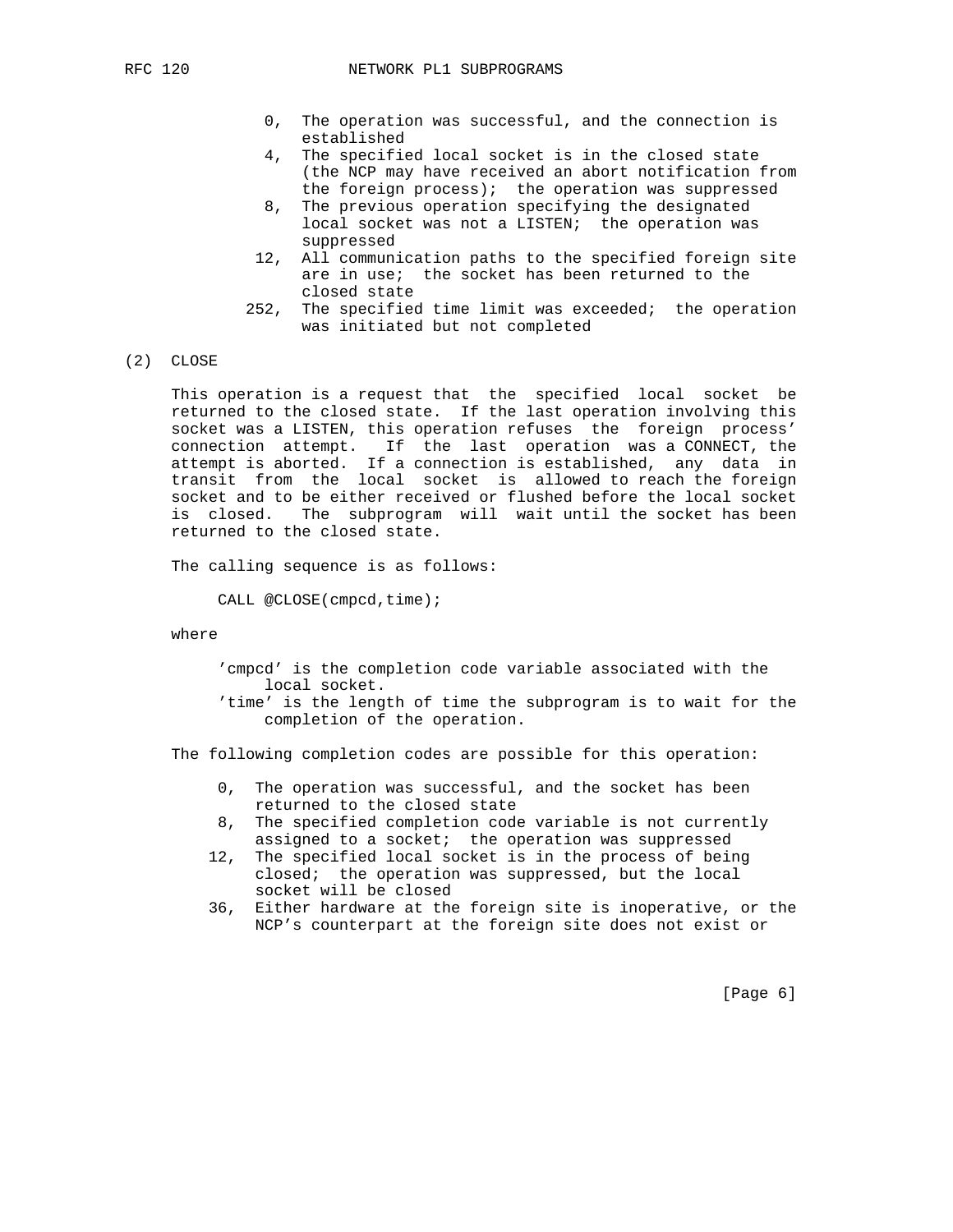has failed

- 44, By operator command, all Network operations were terminated; the socket will be closed
- 60, An NCP control transmission error occured; the operation was aborted
- 64, A transmission error occured; the operation was aborted, but the socket will be closed
- 252, The specified time limit was exceeded; the operation was initiated but not completed
- (3) SEND

 This operation causes data to be sent to the foreign socket. The subprogram will wait until the data has been received by the foreign socket, or until it has been queued locally by the NCP.

The calling sequence is as follows:

CALL @WRITE(cmpcd, bfr,len,time[,offset]);

where

- 'cmpcd' is the completion code variable associated with the local socket.
- 'bfr' is the data to be sent, and must be a singly dimensioned array, either DECIMAL or BINARY, FIXED or FLOAT.
- 'len' is the number of bits of data to be sent. If 'len' is non-positive, no operation is performed. 'len' has the attribute BINARY FIXED(31,0).
- 'time' is the length of time the subprogram is to wait for the completion of the operation.
- 'offset' is the bit offset from the first bit of 'bfr' at which data transmission is to begin, and must have the attributes BINARY FIXED(31,0). If not specified, 'offset' defaults to zero.

The following completion codes are possible for this operation:

- 0, The operation was successful, and the data has been sent
- 4, The specified local socket is not a SEND socket; the operation was suppressed
- 8, The specified completion code variable is not assigned to a socket; the operation was suppressed
- 12, A previous SEND operation is in progress; the operation was suppressed
- 16, The connection is not fully open; the operation was suppressed
- 20, The foreign socket terminated the connection before

[Page 7]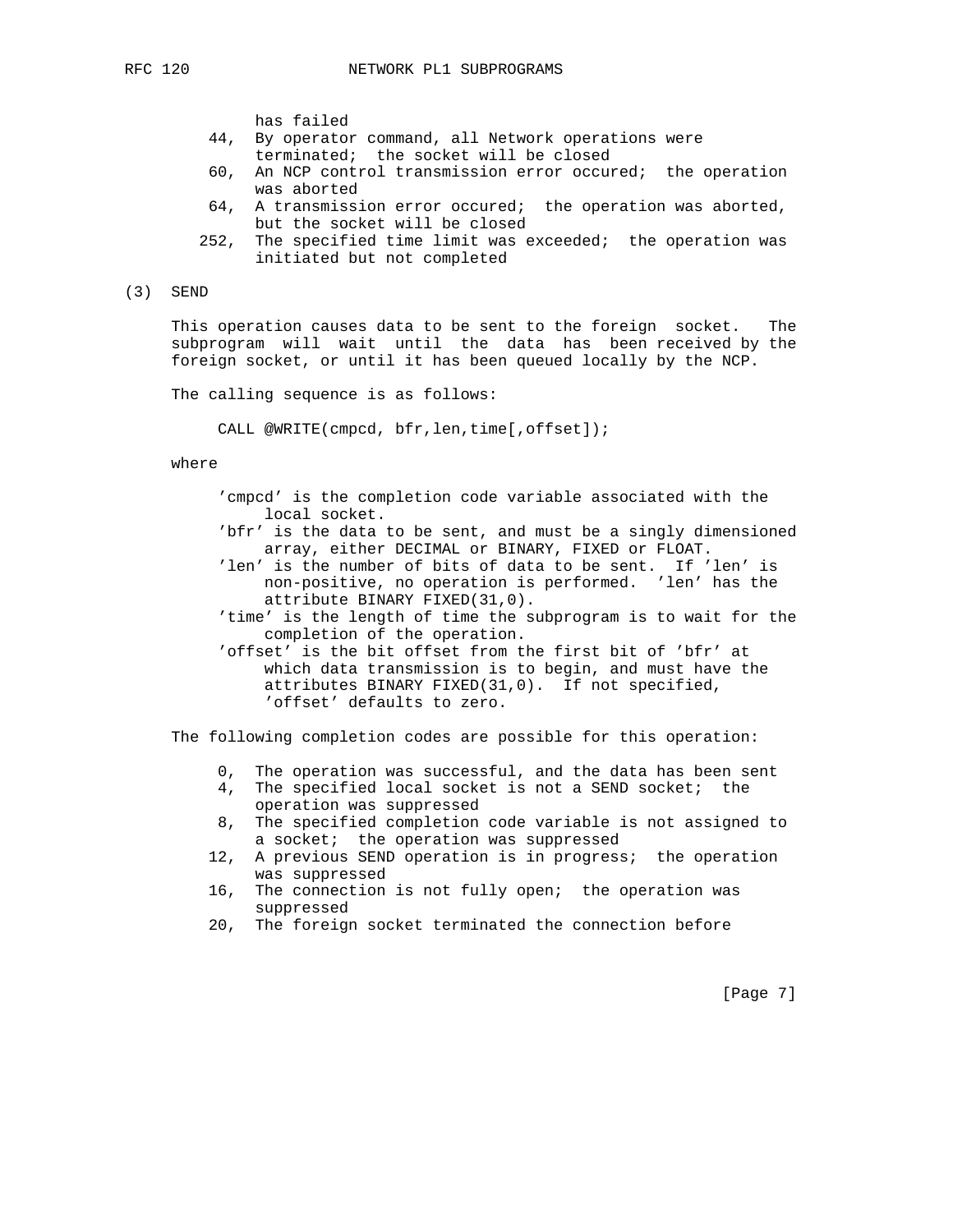completion of the SEND operation; not all data was transmitted

- 36, Either hardware at the foreign site is inoperative, or the NCP's counterpart at the foreign site does not exist or has failed
- 44, By operator command, all Network operations were terminated; the socket will be closed
- 52, One or more interrupts were received from the foreign socket; the operation was suppressed
- 56, An addressing exception was encountered with respect to the data buffer; the operation was suppressed
- 60, An NCP control transmission error occured; the operation was suppressed
- 64, A transmission error occured; the operation was aborted, and the socket will be closed
- 252, The specified time limit was exceeded; the operation was initiated but not completed

### (4) RECEIVE

 This operation causes data to be received from the foreign socket. The subprogram will wait until the reception of data is complete.

The calling sequence is as follows:

CALL @READ(cmpcd,bfr,len,time[,offset]);

where

- 'cmpcd' is the completion code variable associated with the local socket.
- 'bfr' is the variable into which the data is to be placed, and must be a singly dimensioned array, DECIMAL or BINARY, FIXED or FLOAT.
- 'len' is the number of bits of data to be received. If 'len' is non-positive, no operation is performed. 'len' has the attribute BINARY FIXED(31,0).
- 'time' is the length of time the subprogram is to wait for the completion of the operation.
- 'offset' is the bit offset from the first bit of 'bfr' at which the first bit of data is to be placed, and must have the attributes BINARY FIXED(31,0). If not specified, 'offset' defaults to zero.

The following completion codes are possible for this operation:

 0, The operation was successful and the data has been received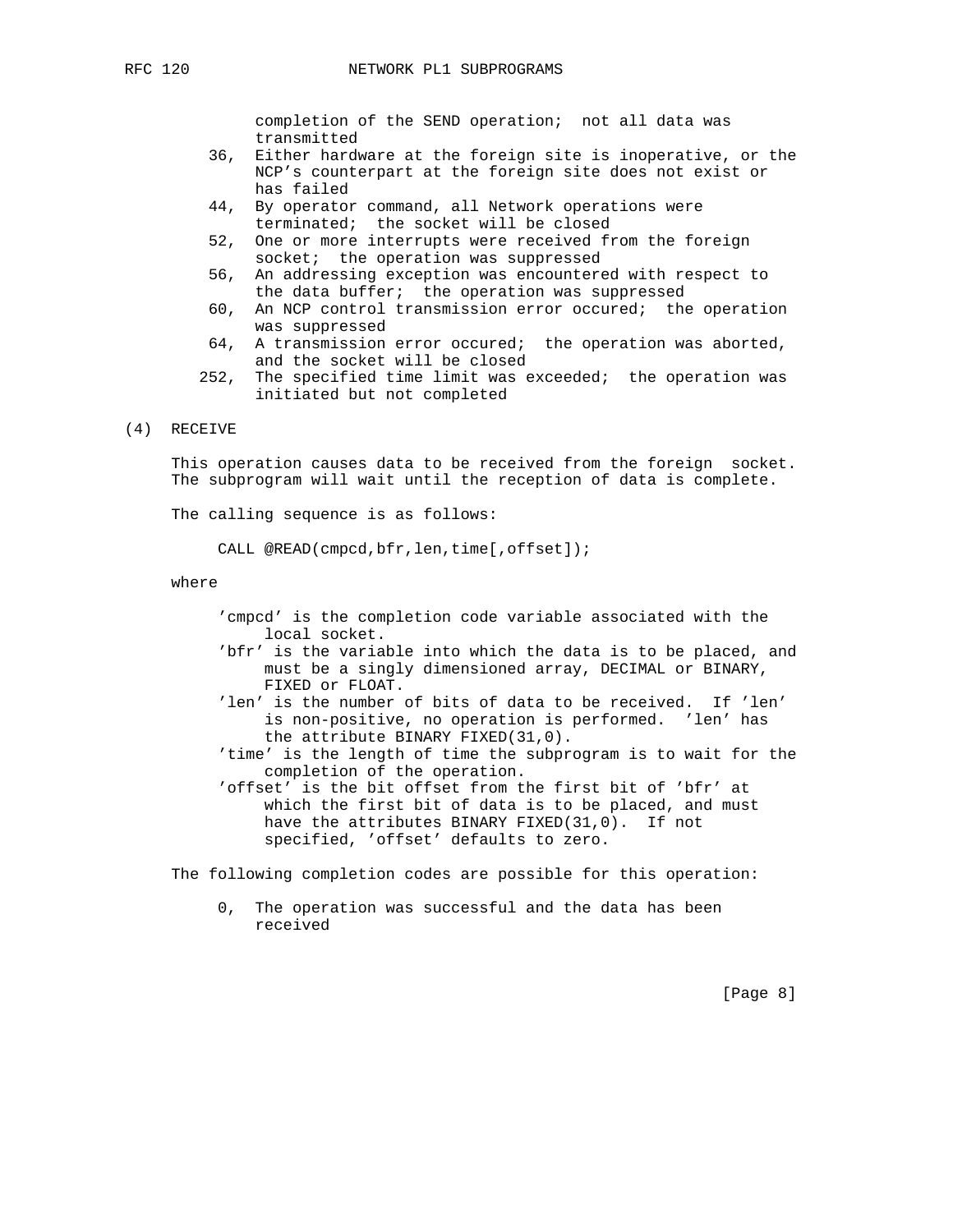### RFC 120 NETWORK PL1 SUBPROGRAMS

- 4, The specified local socket is not a receive socket; the operation was suppressed
- 8, The specified completion code variable is not assigned to a socket; the operation was suppressed
- 12, A previous RECEIVE operation is in progress; the operation was suppressed
- 16, The connection is not fully open; the operation was suppressed
- 20, The foreign socket terminated the connection before completion of the RECEIVE operation; data is unpredictable
- 36, Either hardware at the foreign site is inoperative, or the NCP's counterpart at the foreign site does not exist or has failed
- 44, By operator command, all Network operations were terminated; the socket will be closed
- 24, An addressing or protection exception was encountered with respect to the data buffer; the operation was suppressed
- 52, One or more interrupts were received from the foreign socket; the operation was suppressed
- 60, An NCP control transmission error occured; the operation was aborted, and the socket will be closed
- 252, The specified time limit was exceeded; the operation was initiated but not completed
- (5) CHECK

 This operation causes the status of the specified local socket to be returned. There is no completion code variable associated with this operation, since it is always successful and the socket is identified by its socket number. This operation is valid at any time and is always completed immediately.

The calling sequence is as follows:

CALL @CHECK(lclsck,stat,mnem,fgnsck,deficit);

where

- 'lclsck' is the socket identifier of the local socket. 'stat' is a code for the status, and has the attribute BINARY FIXED(31,0).
- 'mnem' is a mnemonic for the status, and has the attribute CHARACTER, of any fixed length greater than or equal to eight. If 'mnem' is longer than eight bytes, it will be padded to the right with blanks.

 <sup>&#</sup>x27;fgnsck' is the socket identifier of the foreign socket, or zero.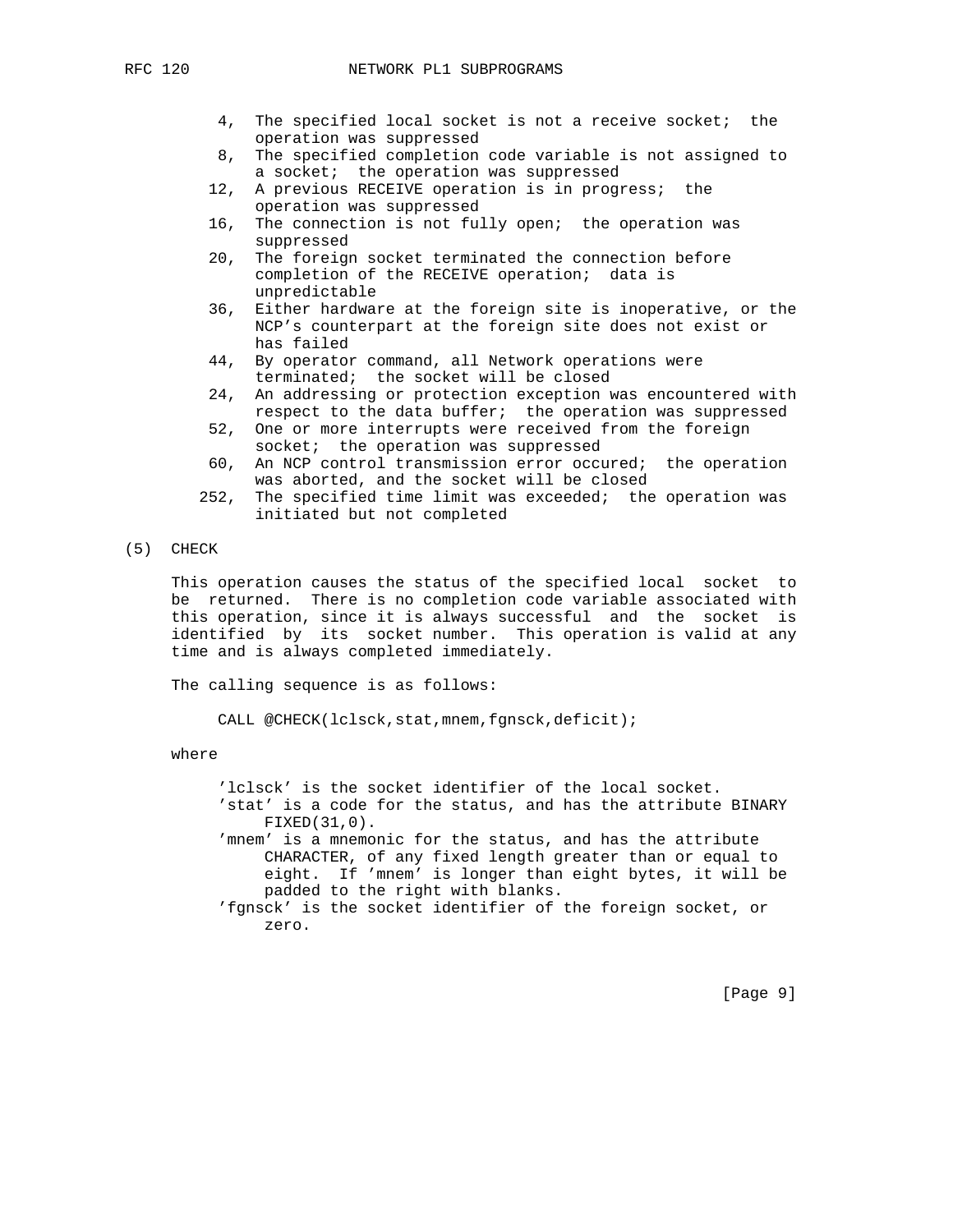'deficit' is the send/receive deficit in bits, or zero, and has the attributes BINARY FIXED(31,0).

'lclsck' is the only argument the programmer need define; the others are output from the subprogram.

 Following are the possible status codes, together with their mnemonics and interpretations.

 ---- ---- 0 OPEN A connection is fully established. No SEND/RECEIVE operation is in progress. 'fgnsck' is the socket identifier of the connected socket. 'deficit' is the number of bits queued locally at the socket by the NCP and available to satisfy a future RECEIVE operation, or awaiting output as the result of a previous SEND operation.

1 LISTEN A LISTEN has been issued.

'STAT' 'MNEM' MEANING

- 2 CONNECT A CONNECT has been issued. 'fgnsck' is the socket identifier of the foreign socket.
- 3 DECISION A LISTEN has been completed. 'fgnsck' is the socket identifier of the calling socket.
- 4 CALL(S) One or more calls have been received for the local socket. No LISTEN or CONNECT has been issued.
- 5 I/O A connection is fully established. A SEND/RECEIVE operation is in progress. 'fgnsck' is the socket identifier of the connected socket. 'deficit' is the number of bits yet to be sent or received.
- 6 CLOSED The socket is in the closed state.
- 7 <--DRAIN The foreign socket is attempting to close the connection. The NCP has data yet to be read by the local socket. 'fgnsck' is the socket identifier of the connected socket. 'deficit' is the number of bits yet to be received.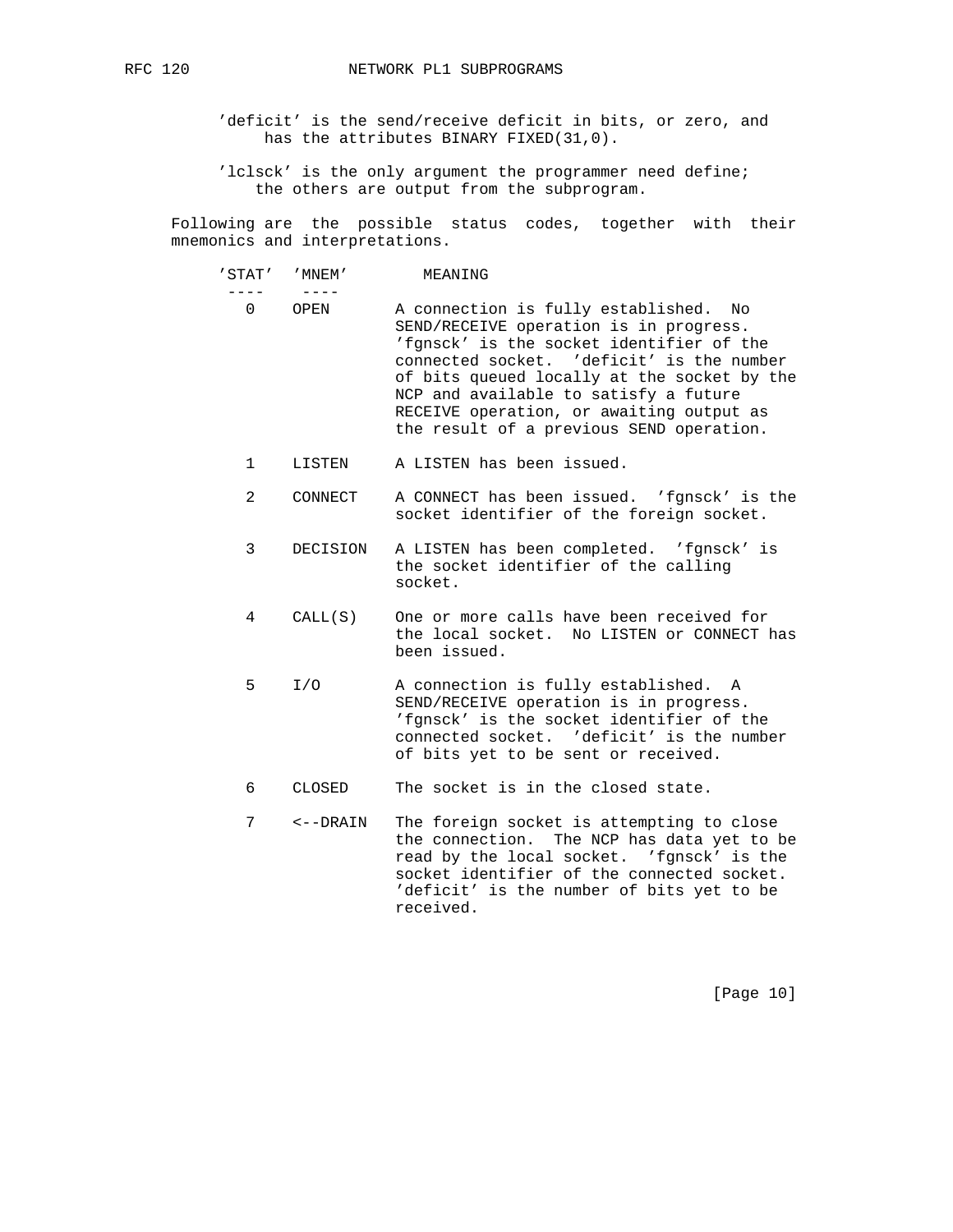- 8 DRAINED The foreign socket is attempting to close the connection. The NCP is awaiting arrival at the foreign site of data currently in transit. 'fgnsck' is the socket identifier of the connected socket.
- 9 CLOSING The local socket has issued a CLOSE. The NCP is in the process of returning the local socket to the closed state. 'fgnsck' is the socket identifier of the connected socket.
- 10 DRAIN--> The local socket has issued a CLOSE. The NCP is completing the last SEND operation before returning the local socket to the closed state. 'fgnsck' is the socket identifier of the connected socket. 'deficit' is the number of bits the NCP has yet to transmit.

#### (6) IDENTIFY

 This operation is used to identify a local socket by its completion code variable. The operation is valid at any time, and is always completed immediately. Since it is always successful, there are no completion codes for the operation, and the contents of the completion code variable are not changed.

The calling sequence is as follows:

CALL @ID(cmpcd,lclsck);

where

 'cmpcd' is the completion code variable to be associated with the local socket 'lclsck' is set to the socket identifier of the local socket if the completion code variable is associated with a socket, or to zero otherwise.

## (7) SIGNAL

 This operation is used to convey a signal to the foreign process. The significance of the signal is completely user-dependent. The effect is that the next time the foreign socket attempts to initiate a RECEIVE or SEND operation, the operation will be suppressed, and a completion code supplied indicating that a signal had been received. The subprogram will wait until the signal has

[Page 11]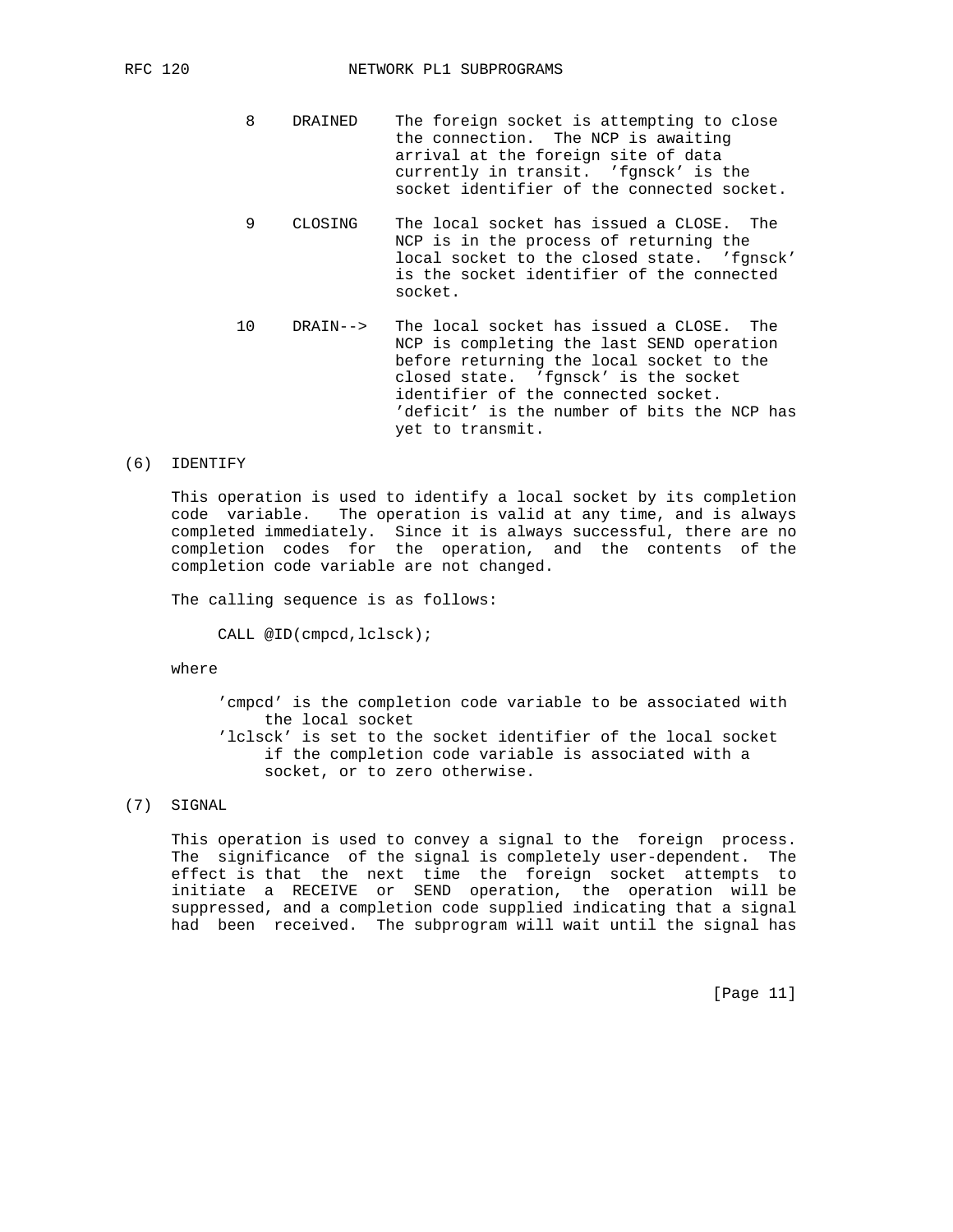been sent to the foreign NCP. This operation is valid only when the socket is fully open.

The calling sequence is as follows:

CALL @ID(cmpcd,time);

where

 'cmpcd' is the completion code variable associated with the local socket. 'time' is the length of time the subprogram is to wait for

The following completion codes are possible for this operation:

completion of the operation.

- 0, The operation was successful, and the signal has been sent
- 4, The specified completion code variable is not assigned to a socket; the operation was suppressed
- 8, The connection is not fully open; the operation was suppressed

 Certain of the Network subprograms are intended for, although not restricted to, use with the On-Line System Network operators. The following is a general description of these operators:

 In all Network operations involving the On-Line System Network operators, there are certain conventions concerning the format of the data sent and received. The data is grouped in 'messages' consisting of three fields, op code, length, and text, in that order. The op code is one byte in length and is a code which indicates how the text field is to be interpreted. The length field is two bytes long, and gives the length, in bits, of the text field, which contains the actual data. (The op code and length fields together are termed a header.)

The following op codes are presently defined:

op code meaning

- 0 The op code is a NOP. No text field exists, and the contents of the length field are unpredictable. (This op code is used mainly as a delimiter.)
- 1 The text field contains EBCDIC characters, one character per byte. The On-Line System Network operators consider the characters as intended for display as soon as the text field has been received.

[Page 12]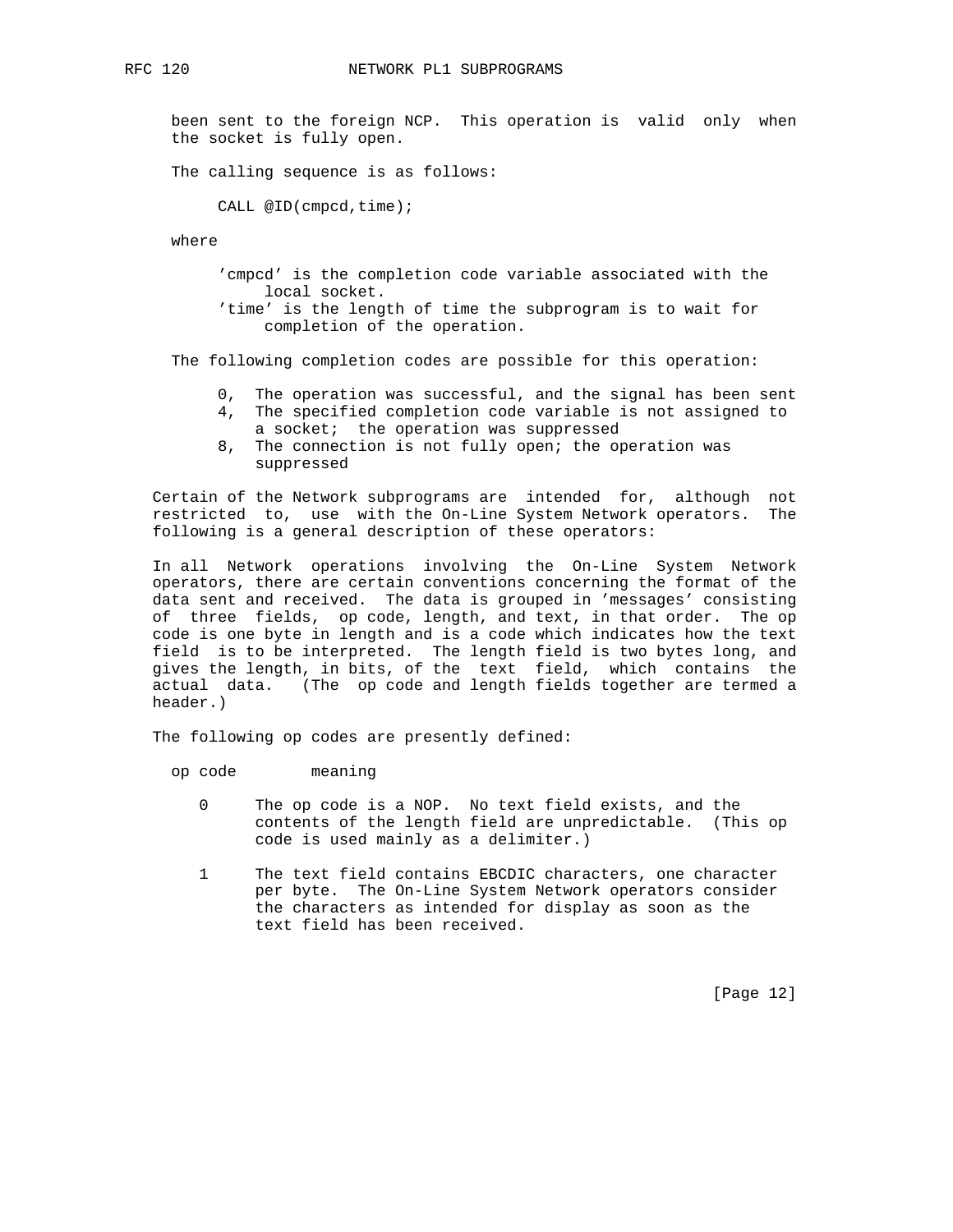- - 2 The text contains codes for keypushes, one byte per key. The On-Line operators consider the text as intended for execution as soon as the text field has been received.
	- 3 The same as for an op code of 2, except that the On-Line operators consider that the execution of the keys will be delayed until all data for that receive operation has been received.

 The standard format of data sent or received by the On-Line System operators is a string of messages, with the last message indicated by a header with a NOP op code, called a trailer. These conventions are the default situation; any of them may be overridden by appropriate programming.

 Following are descriptions of those subprograms intended for use with the On-Line System operators.

(8) WRITE TO ON-LINE CONSOLE

 This subprogram causes data, assumed to be characters represented by their EBCDIC codes, to be sent from the specified local socket. The characters are sent in a standard message, preceded by a header, and optionally followed by a trailer. The subprogram waits for the data to be received by the foreign socket, or to be queued locally by the NCP. This operation is valid only when the local socket is a send socket, and is fully open.

The calling sequence is as follows:

CALL @WTOLC(cmpcd,bfr,len,level,across,down,time);

where

- 'cmpcd' is the completion code variable associated with the local socket.
- 'bfr' is the character string to be sent, and must have the attribute STRING, either CHARACTER or BIT, of any length, fixed or varying.
- 'len', in absolute value, is the number of characters to be sent. If 'len' is positive or zero, the end of the data is indicated by a trailer; if 'len' is negative, no trailer is sent. 'len' has the attributes BINARY FIXED(31,0).
- 'level' indicates the mode of typing. The absolute value of 'level', if non-zero, is the shift level on which to type, and must be less than or equal to nine. If greater than nine, one is used. If 'level' is positive, 'across'

[Page 13]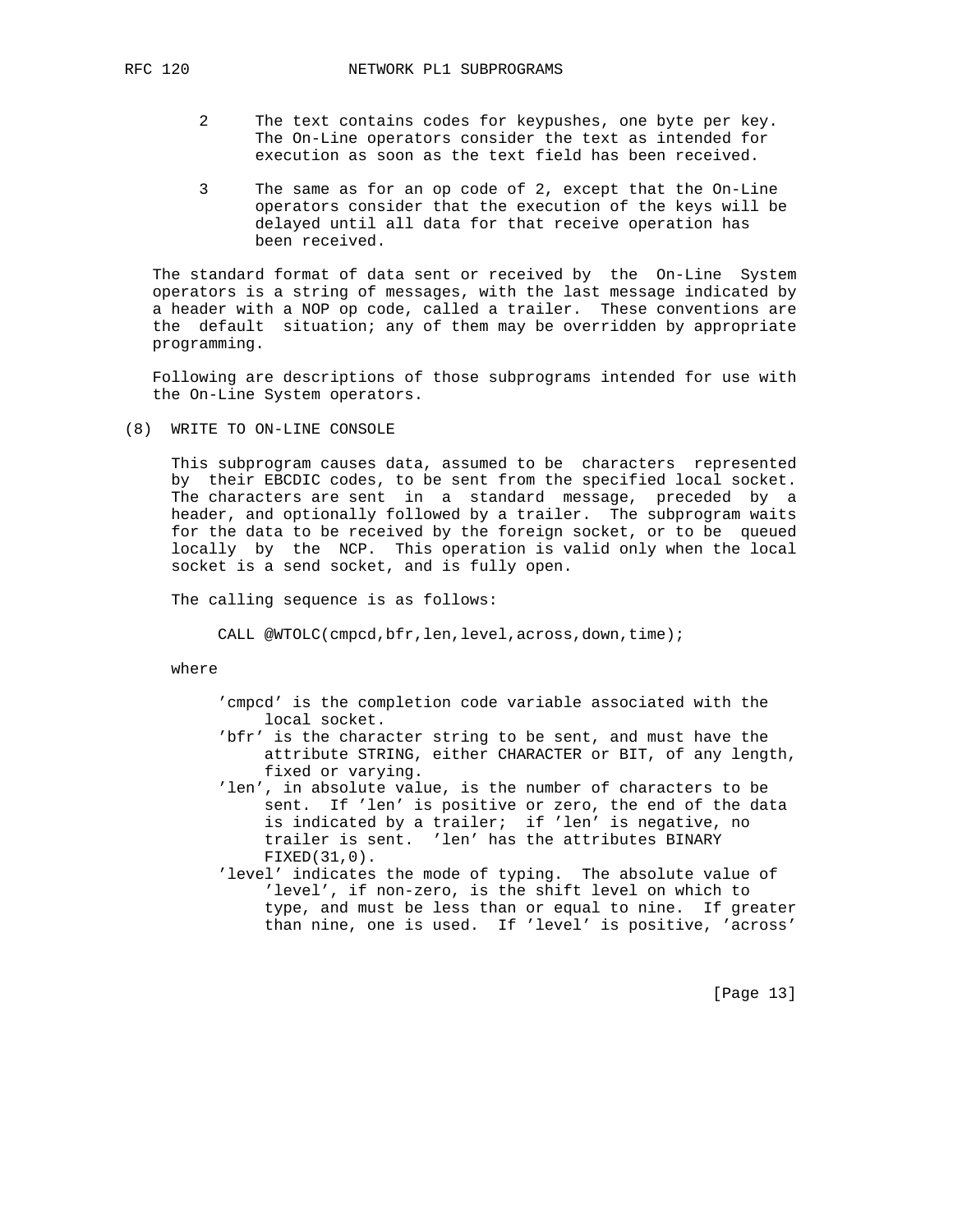and down are relative to the current typing location. If 'level' is negative, the carriage is positioned to the upper left-hand corner before typing begins, thus making 'across' and 'down' absolute coordinates. If 'level' is zero, the typing is in case one characters, and a carriage return precedes the positioning for 'across' and 'down'. If the characters to be displayed are case one characters, the header sent will have an op code which indicates characters to be displayed as soon as they are received; otherwise, the op code will indicate buttons to be executed as soon as received. 'level' has the attributes BINARY FIXED(31,0).

 'across' is the number of spaces to be moved horizontally across the display tube before beginning to type. 'across' can have any value, positive, negative, or zero, and has the attributes BINARY FIXED(31,0).

 'down' is the number of lines to be moved vertically down the display tube before beginning to type. 'down' can have any value, positive, negative, or zero, and has the attributes BINARY FIXED(31,0).

 'time' is the length of time the subprogram is to wait for the completion of the operation.

The completion codes for this operation are the same as for SEND.

(9) READ FROM ON-LINE CONSOLE

 This subprogram receives data, assumed to be characters represented by their EBCDIC codes, from the foreign socket in one or more standard messages. The subprogram will wait for the data, optionally followed by a trailer, to be received by the local socket. This operation is valid only when the local socket is a receive socket and is fully open.

The calling sequence is as follows:

CALL @RFOLC(cmpcd,bfr,len,time);

where

 'cmpcd' is the completion code variable associated with the local socket.

 'bfr' is the variable into which the data is to be placed, and has the attribute CHARACTER, of any fixed length. If the length of 'bfr' is greater than the amount of data received, 'bfr' will be padded to the right with blanks. 'len', in absolute value, is the maximum number of characters to be placed in 'bfr'. If the length fields of the

[Page 14]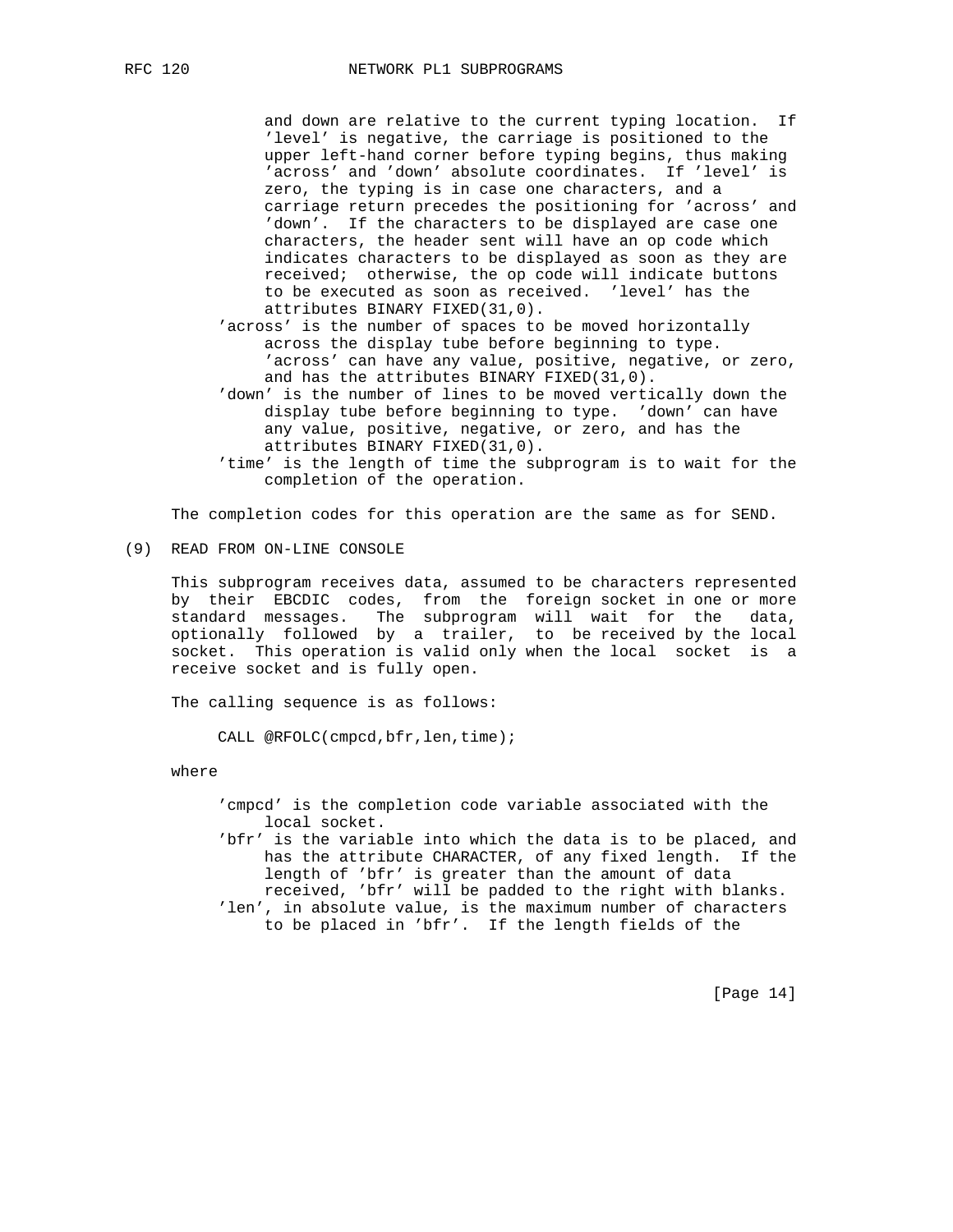header(s) received total more data than 'len', the excess data will be received, but will not be placed into 'bfr', and will not be accessible to the program. If 'len' is positive or zero, data will be received until a trailer is encountered. If 'len' is negative, a single message, exclusive of trailer, will be received. 'len' has the attributes BINARY FIXED(31,0).

 'time' is the length of time the subprogram is to wait for the completion of the operation.

 The completion codes for this operation are the same as for RECEIVE.

### (10) WRITE TO ON-LINE CONSOLE WITH REPLY

 This subprogram combines the functions of 'WRITE TO ON-LINE CONSOLE' and 'READ FROM ON-LINE CONSOLE'. The subprogram first sends a string of data to the foreign socket from the specified send socket, waits for it to be received by the foreign socket (or queued locally by the NCP), and then waits for a reply directed toward the specified receive socket. The operation is valid only when the sockets have the correct gender and both are fully open.

The calling sequence is as follows:

 CALL @WTOLCR(cmpcd, bfr, len, level, across, down, time, cmpcd2, bfr2, len2);

where

 'cmpcd' is the completion code variable associated with the local send socket. 'bfr' is as in 'WRITE TO ON-LINE CONSOLE'. 'len' is as in 'WRITE TO ON-LINE CONSOLE'. 'level' is as in 'WRITE TO ON-LINE CONSOLE'. 'across' is as in 'WRITE TO ON-LINE CONSOLE'. 'down' is as in 'WRITE TO ON-LINE CONSOLE'. 'time' is the length of time the subprogram is to wait for completion, individually, of the transmission and reception of data. 'cmpcd2' is the completion code variable associated with the local receive socket. 'bfr2' is as 'bfr' in 'READ FROM ON-LINE CONSOLE'. 'len2' is as 'len' in 'READ FROM ON-LINE CONSOLE'.

 The completion codes for the send socket are the same as for the SEND operation, and the completion codes for the receive socket are the same as for the RECEIVE operation.

[Page 15]